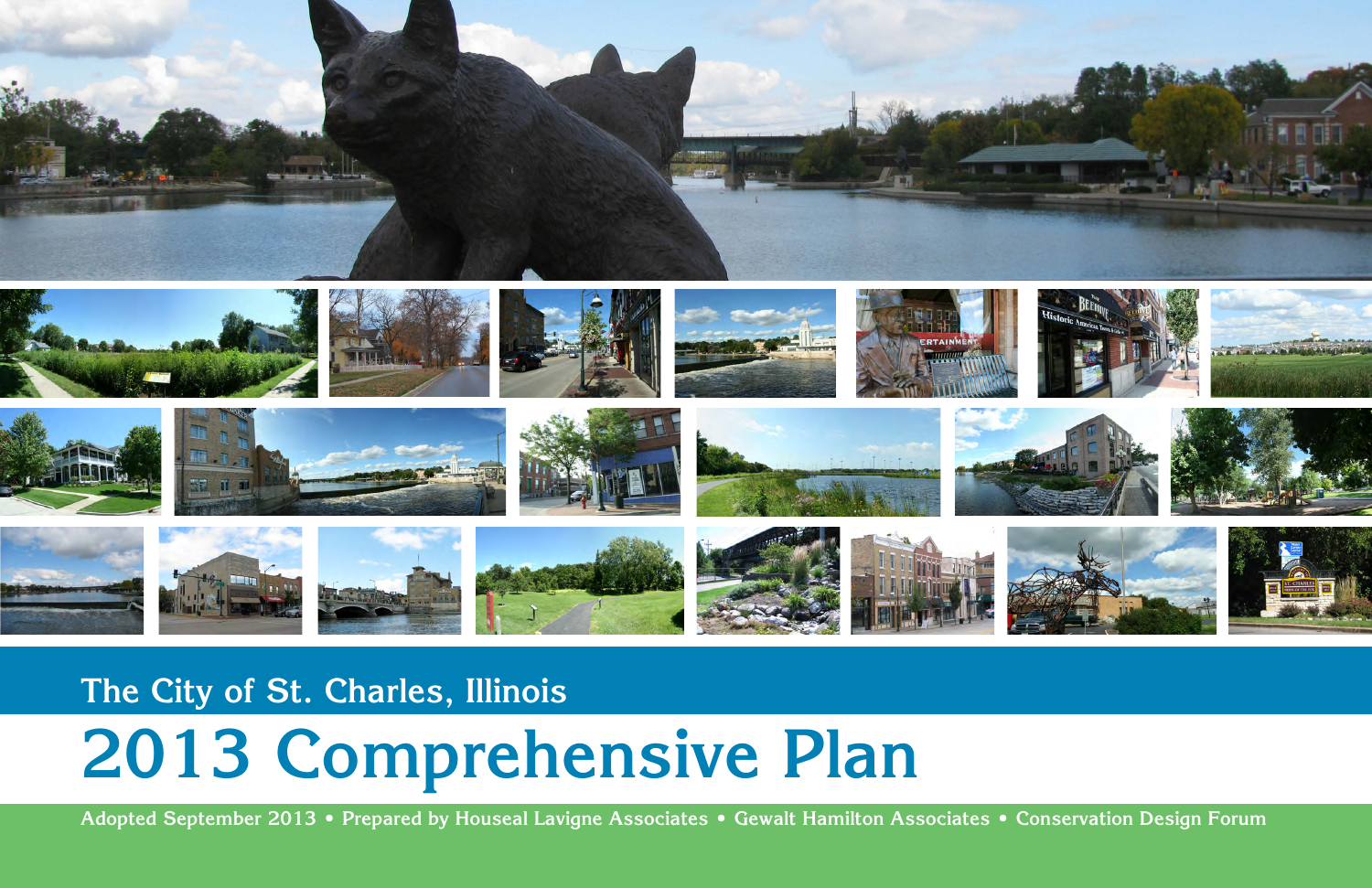# **City of St. Charles, Illinois 2013 Comprehensive Plan Acknowledgements**

#### **Comprehensive Plan Task Force**

Mark Armstrong, Chairman Ed Bessner Brian Doyle Steve Gaugel Betsy Penny John Rabchuk Dr. Steven Smunt

#### **Plan Commission**

Todd Wallace, Chairman Sue Amatangelo Brian Doyle Curt Henningson Tim Kessler Tom Pretz Tom Schuetz

#### **City Council**

Raymond Rogina, Mayor Todd Bancroft Ed Bessner Jo Krieger Arthur J. Lemke Maureen Lewis James E. Martin Rita Anne Payleitner Dan Stellato Ronald Silkaitis William Turner

### **City Staff Contributors**

Russell Colby Planning Division Manager

Rita Tungare Director of Community Development

> Mark Koenen City Administrator

#### **Planning Consultant**

Houseal Lavigne Associates, LLC 134 N. LaSalle Street, Suite 1100 Chicago, IL 60602 (312) 372-1008 www.hlplanning.com

with technical assistance provided by: Gewalt Hamilton Associates Conservation Design Forum

A special thanks to everyone who participated in the St. Charles 2013 Comprehensive Plan process including former City Administrator Brian Townsend, former Mayor Donald DeWitte and former City Council members Clifford Carrignan and Jon Monken for their contributions and support for the project.

This Plan was made possible by the contributions and insights of the residents, business owners, property owners, and representatives from various groups and organizations.